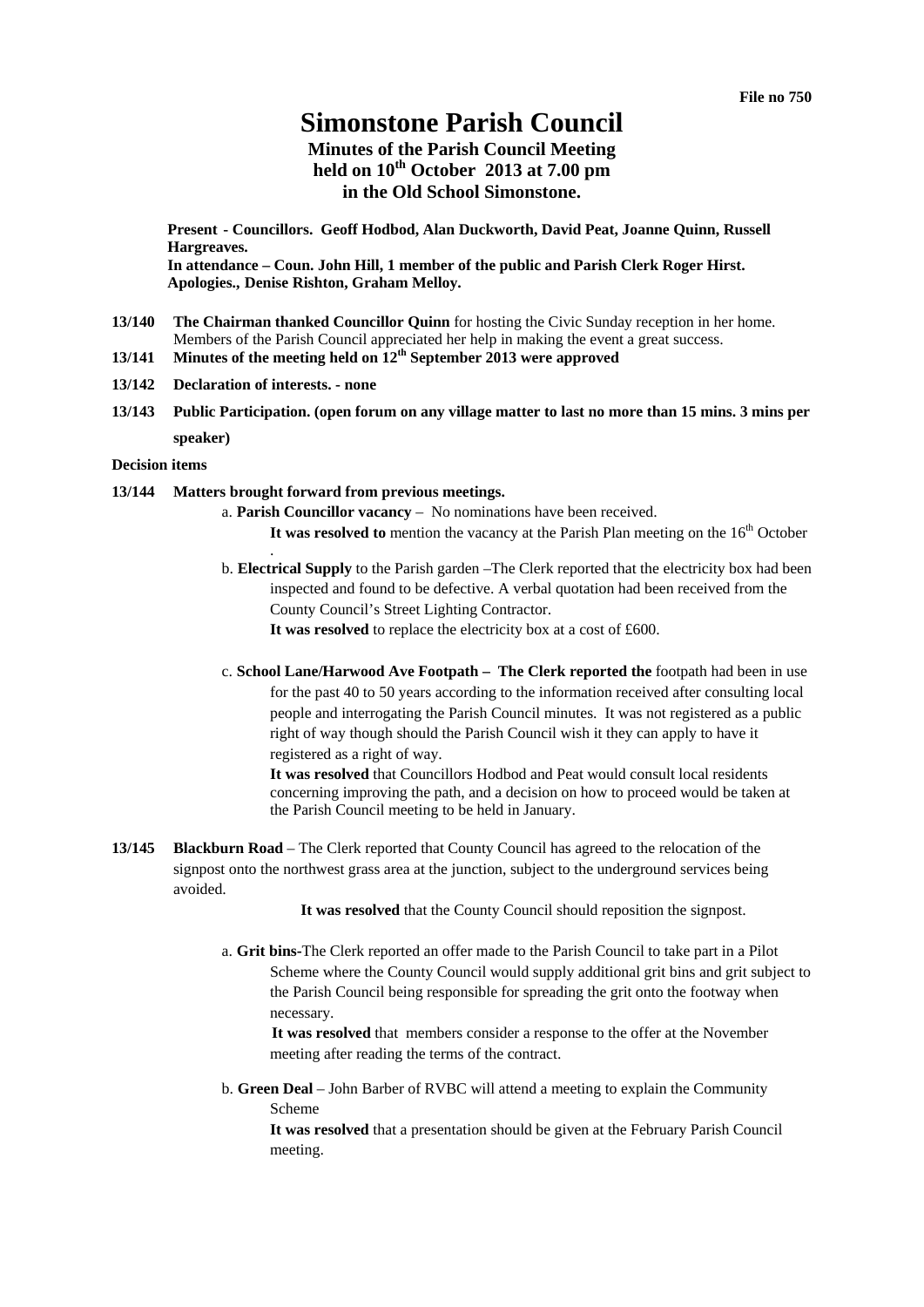### **13/146 Highways**

- c. **School Lane** A report had been received from a resident that the milk lorries were having difficulties getting past the parked cars especially in term time since the new lamppost had been installed,.
	- i **It was resolved that** the County Council Highways be made aware of the problem.
- d. **Clough Lane-** Councillor Hodbod The Clerk reported that a request to reposition the 20mph sign situated half way down Clough Lane to the Trapp Lane/School Lane Junction had been forwarded to the County. **It was resolved to** note the report.
- e. **Whalley Road Parking bay.** Councillor Peat reported that a car had been for sale in the parking bay. The Clerk had reported the matter to the police and that the car had been removed.

**It was resolved** to note the report.

- **13/146 LCC Extracts** from the County Environment Bulletin had been distributed to members.
	- **It was resolved** to note the report.

# **13/147 Lengthsman and PROW Scheme.**

- a. **The Clerk reported** that application forms had been prepared following an insurance check and were ready for signing. Council needed to agree a sum of money to be forwarded for services required i.e. Spid expenses, Weed killing etc.
	- **It was resolved** that the agreement be signed and to contribute £1000 to meet costs.

# **13/148 Matters raised by member**s

- a. **Coun Duckworth** Governance Working Party meeting is to be arranged to discuss the management of Parish Council meetings and related issues. **It was resolved** that the Working party should meet in January to consider reviewing Governance practices.
- b. **Parish Plans** –It was reported that the Parish Plan had been distributed along with invitations to attend the consultation meeting on the  $16<sup>nd</sup>$  October.19:00 to 22:00 hrs. **It was resolved that** Councillor Peat would introduce and chair the meeting and that Councillor Duckworth would give a presentation followed by a question and answer session with Councillors and members assisting and noting issues raised.

#### c. **Christmas**

- i **Christmas tree** is to be installed on 23<sup>rd</sup> November at 9.30 am.
	- ii **Christmas light switch** on  $25<sup>th</sup>$  November.
	- iii **Party arrangements** The detailed arrangements for the party have yet to be made and all residents over 60yrs have been asked to register if they wish to receive an invitation to the Party.

**It was resolved that** Coun Quinn to check the party requirements and report back to the November meeting. The Clerk will update the invitation distribution list.

#### **13/149 Planning**

a. **0317 Huntroyde Home** Farm the Clerk reported that Wind Turbine Planning application had been withdrawn.

**It was resolved** to note the report.

b. **2011/0649. Calder Vale Park-** The Clerk reported that Ribble Valley had received a draft 106 agreement from the County Council. The Clerk requested a copy of the agreement so that members would have a chance to comment on it should there be any adverse conditions in it. The copy had not been received. **It was resolved** to note the report**.**

| <b>Application Number</b><br>3/2013/0814 | <b>Officer: : Mark Baldry 01200 414571</b>                                            | Grid Reference 378623 435152 |  |
|------------------------------------------|---------------------------------------------------------------------------------------|------------------------------|--|
| <b>Address</b>                           | Huntroyde Hall West Whins Lane Simonstone BB12 7QL                                    |                              |  |
| <b>Proposal</b>                          | Erect boundary treatments of gates to enclose perimeter Applications for full consent |                              |  |
| <b>Parish Council</b>                    | No obiection                                                                          |                              |  |